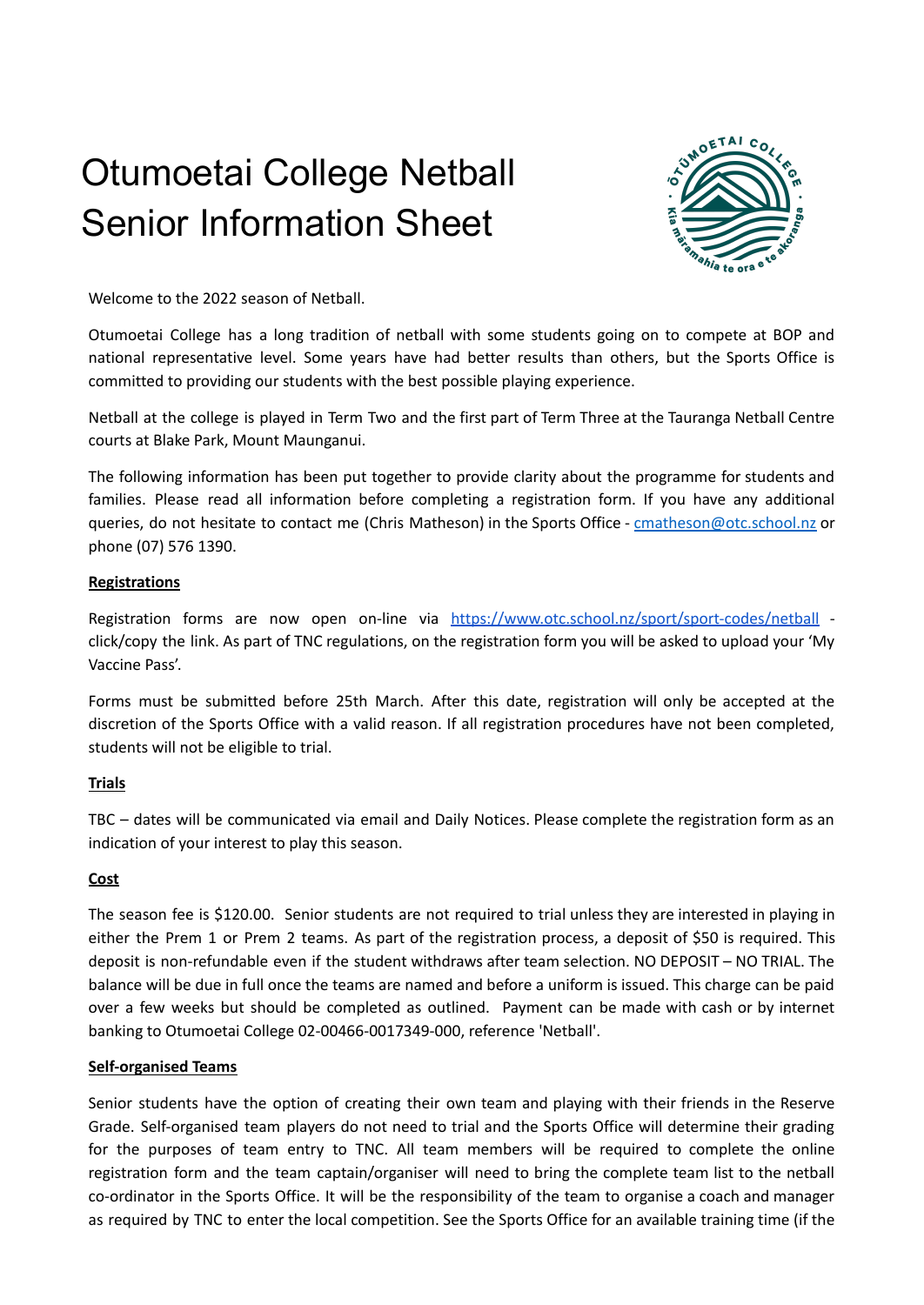team wishes to train) and collect game balls and bibs. The \$50 deposit is still applicable to confirm your placement in the team, and the balance is required within at the same timeframe as those students who are trialling. The balance must be paid before a uniform is issued.

# **Team Selection**

Once teams have been confirmed, students will be notified by email, and the team lists will be available for viewing on the Action Centre noticeboard the following day. Direct any queries to the Sports Office if you have concerns.

# **Coaches**

All teams must have a designated coach and team manager to enter the Tauranga Netball Centre competition.

We rely heavily on support and practical help from our parents and whanau communities to develop our students as they progress through the Otumoetai College netball programme. We can support you and help your development through Coaching Clinics run by Tauranga Netball Centre. There are several coaching workshops currently on offer at the centre during 2022. Whether you are a beginner coach, a player turned coach or a coach wanting to take it to the next level, there are many opportunities available. Contact me in the Sports Office for further information or check out the Tauranga Netball Centre website <https://tauranganetball.co.nz/cca1-community-coaching-award-level-1>

On the registration form you will notice there is provision for mums, dads, grandparents, older siblings and caregivers to add their name as a coach or manager. Please put your hand up for these truly rewarding positions.

# **Trainings**

Training time/days will be based on the availability of the coach. Training sessions can take place in the morning, after school or in the evening on the outside netball court or under the Dome opposite the Action Centre.

Please note attendance at training is NOT optional, and players are expected at every session even if you are injured. If non-attendance is unavoidable, communicate directly with your coach or manager before training starts. Students should wear appropriate exercise attire and suitable court shoes. A drink bottle is necessary at all practices and games.

# **Umpires**

The Sports Office will allocate all teams with an umpire. Please see the website for Umpire registrations or if you are interested in Learning to Umpire, check out the details about the free workshop.

# **Uniforms**

The College netball uniform will be issued from Shed One once team's have been confirmed. Refer to the Daily Notices or Action Centre Noticeboard for the timetable regarding uniform collection. The College uniform is either a dress or top and skirt in the colours of green, black and white. Correct uniform is to be worn by all teams during play. Players are not permitted to wear coloured stockings, rugby socks, skivvies or bike pants that hang below the uniform. Players may wear a long sleeved black thermal top under their uniform for additional warmth.

N.B. Uniforms will only be issued to students who have paid the full netball fee. Uniforms from previous years must be returned prior to a new uniform being issued.